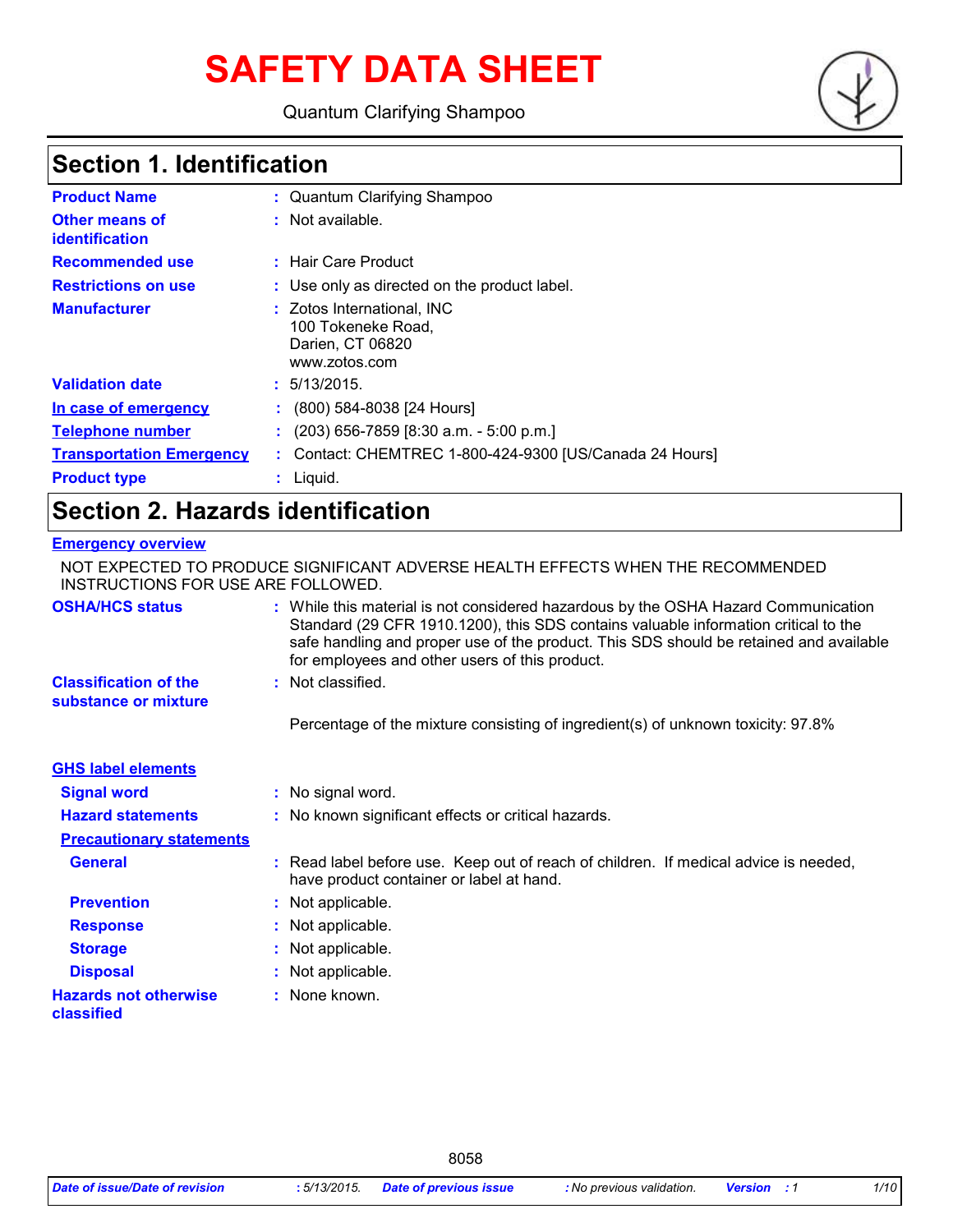## **Section 3. Composition/information on ingredients**

### **Substance/mixture :**

: Mixture

### **United States**

| <b>Name</b>                                                                                                                    |              | <b>CAS number</b>       |
|--------------------------------------------------------------------------------------------------------------------------------|--------------|-------------------------|
| l sodium chloride<br>1-Propanaminium, 3-amino-N-(carboxymethyl)-N,N-dimethyl-, N-coco acyl<br>derivs., hydroxides, inner salts | .60،<br>1.05 | 7647-14-5<br>61789-40-0 |

Any concentration shown as a range is to protect confidentiality or is due to batch variation.

**There are no additional ingredients present which, within the current knowledge of the supplier and in the concentrations applicable, are classified as hazardous to health or the environment and hence require reporting in this section.**

**Occupational exposure limits, if available, are listed in Section 8.**

## **Section 4. First aid measures**

### **Description of necessary first aid measures**

| <b>Eye contact</b>                                                                          |  | : In case of contact, immediately flush eyes with plenty of water for at least 15 minutes.<br>May cause eye irritation.                                                                                                                                                                           |  |
|---------------------------------------------------------------------------------------------|--|---------------------------------------------------------------------------------------------------------------------------------------------------------------------------------------------------------------------------------------------------------------------------------------------------|--|
| <b>Inhalation</b>                                                                           |  | : Move affected person to fresh air.                                                                                                                                                                                                                                                              |  |
| <b>Skin contact</b>                                                                         |  | : Prolonged or repeated contact with skin or mucous membrane may result in irritation<br>symptoms, such as redness, blistering, dermatitis etc. Discontinue use of product<br>Apply cold compresses to affected areas to relieve any discomfort Seek medical<br>attention if irritation persists. |  |
| Ingestion                                                                                   |  | : Have conscious person drink several glasses of water or milk. Do not induce vomiting.<br>Get medical attention if adverse health effects persist or are severe.                                                                                                                                 |  |
| <u>Indication of immediate medical attention and special treatment needed, if necessary</u> |  |                                                                                                                                                                                                                                                                                                   |  |
| <b>Notes to physician</b>                                                                   |  | : In case of inhalation of decomposition products in a fire, symptoms may be delayed.<br>The exposed person may need to be kept under medical surveillance for 48 hours.                                                                                                                          |  |
| <b>Specific treatments</b>                                                                  |  | : No specific treatment.                                                                                                                                                                                                                                                                          |  |
| <b>Protection of first-aiders</b>                                                           |  | : No action shall be taken involving any personal risk or without suitable training.                                                                                                                                                                                                              |  |

### **See toxicological information (Section 11)**

## **Section 5. Fire-fighting measures**

| <b>Extinguishing media</b>                           |                                                                                                                                                                      |
|------------------------------------------------------|----------------------------------------------------------------------------------------------------------------------------------------------------------------------|
| <b>Suitable extinguishing</b><br>media               | : Use an extinguishing agent suitable for the surrounding fire.                                                                                                      |
| Unsuitable extinguishing<br>media                    | : None known.                                                                                                                                                        |
| <b>Specific hazards arising</b><br>from the chemical | : In a fire or if heated, a pressure increase will occur and the container may burst.                                                                                |
| <b>Hazardous thermal</b><br>decomposition products   | : Decomposition products may include the following materials:<br>carbon dioxide<br>carbon monoxide<br>nitrogen oxides<br>halogenated compounds<br>metal oxide/oxides |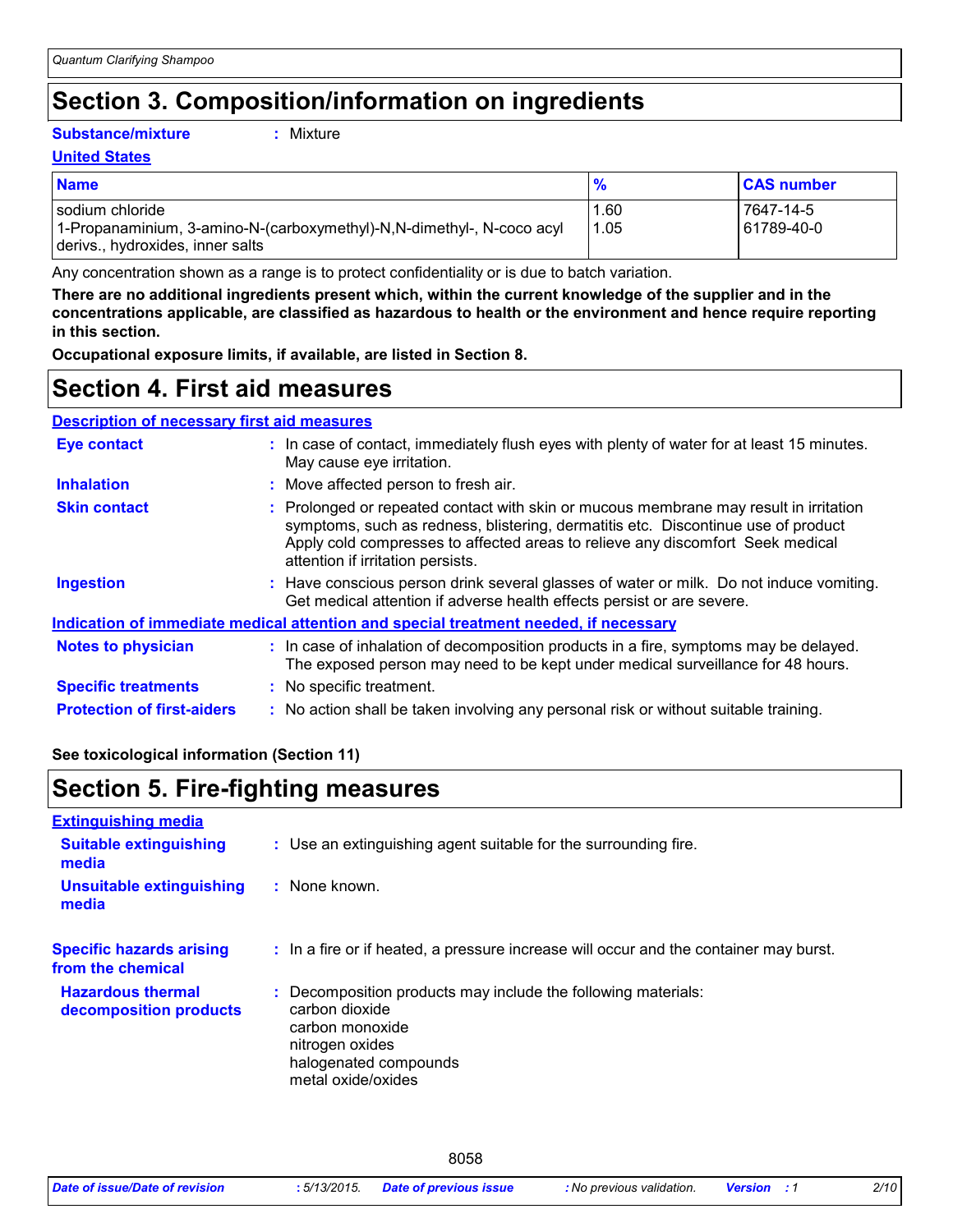## **Section 5. Fire-fighting measures**

| <b>Special protective actions</b><br>for fire-fighters   | : Promptly isolate the scene by removing all persons from the vicinity of the incident if<br>there is a fire. No action shall be taken involving any personal risk or without suitable<br>training. |
|----------------------------------------------------------|-----------------------------------------------------------------------------------------------------------------------------------------------------------------------------------------------------|
| <b>Special protective</b><br>equipment for fire-fighters | : Fire-fighters should wear appropriate protective equipment and self-contained breathing<br>apparatus (SCBA) with a full face-piece operated in positive pressure mode.                            |

## **Section 6. Accidental release measures**

|                                                              |  | <b>Personal precautions, protective equipment and emergency procedures</b>                                                                                                                                                                                                                                                                    |  |
|--------------------------------------------------------------|--|-----------------------------------------------------------------------------------------------------------------------------------------------------------------------------------------------------------------------------------------------------------------------------------------------------------------------------------------------|--|
| For non-emergency<br>personnel                               |  | : No action shall be taken involving any personal risk or without suitable training.<br>Evacuate surrounding areas. Keep unnecessary and unprotected personnel from<br>entering. Do not touch or walk through spilled material. Put on appropriate personal<br>protective equipment.                                                          |  |
|                                                              |  | For emergency responders : If specialised clothing is required to deal with the spillage, take note of any information<br>in Section 8 on suitable and unsuitable materials. See also the information in "For non-<br>emergency personnel".                                                                                                   |  |
| <b>Environmental precautions</b>                             |  | : Avoid dispersal of spilled material and runoff and contact with soil, waterways, drains<br>and sewers. Inform the relevant authorities if the product has caused environmental<br>pollution (sewers, waterways, soil or air).                                                                                                               |  |
| <b>Methods and materials for containment and cleaning up</b> |  |                                                                                                                                                                                                                                                                                                                                               |  |
| <b>Small spill</b>                                           |  | : Stop leak if without risk. Dilute with water and mop up if water-soluble.                                                                                                                                                                                                                                                                   |  |
| <b>Large spill</b>                                           |  | : Stop leak if without risk. Contain and collect spillage with non-combustible, absorbent<br>material e.g. sand, earth, vermiculite or diatomaceous earth and place in container for<br>disposal according to local regulations (see Section 13). Note: see Section 1 for<br>emergency contact information and Section 13 for waste disposal. |  |

## **Section 7. Handling and storage**

## **Precautions for safe handling**

| <b>Protective measures</b>                                                       | : Put on appropriate personal protective equipment (see Section 8).                                                                                                                                                                                                                |
|----------------------------------------------------------------------------------|------------------------------------------------------------------------------------------------------------------------------------------------------------------------------------------------------------------------------------------------------------------------------------|
| <b>Advice on general</b><br>occupational hygiene                                 | : Eating, drinking and smoking should be prohibited in areas where this material is<br>handled, stored and processed. Remove contaminated clothing and protective<br>equipment before entering eating areas. See also Section 8 for additional information<br>on hygiene measures. |
| <b>Conditions for safe storage,</b><br>including any<br><b>incompatibilities</b> | Store in accordance with local regulations. Store in original container protected from<br>direct sunlight in a dry, cool and well-ventilated area, away from incompatible materials<br>(see Section 10) and food and drink.                                                        |

## **Section 8. Exposure controls/personal protection**

| <b>United States</b>                |
|-------------------------------------|
| <b>Control parameters</b>           |
| <b>Occupational exposure limits</b> |

None.

| <b>Appropriate engineering</b><br><b>controls</b> | : Good general ventilation should be sufficient to control worker exposure to airborne<br>contaminants.                                                                                                                                                                                                                         |
|---------------------------------------------------|---------------------------------------------------------------------------------------------------------------------------------------------------------------------------------------------------------------------------------------------------------------------------------------------------------------------------------|
| <b>Environmental exposure</b><br><b>controls</b>  | : Emissions from ventilation or work process equipment should be checked to ensure<br>they comply with the requirements of environmental protection legislation. In some<br>cases, fume scrubbers, filters or engineering modifications to the process equipment<br>will be necessary to reduce emissions to acceptable levels. |
|                                                   | 8058                                                                                                                                                                                                                                                                                                                            |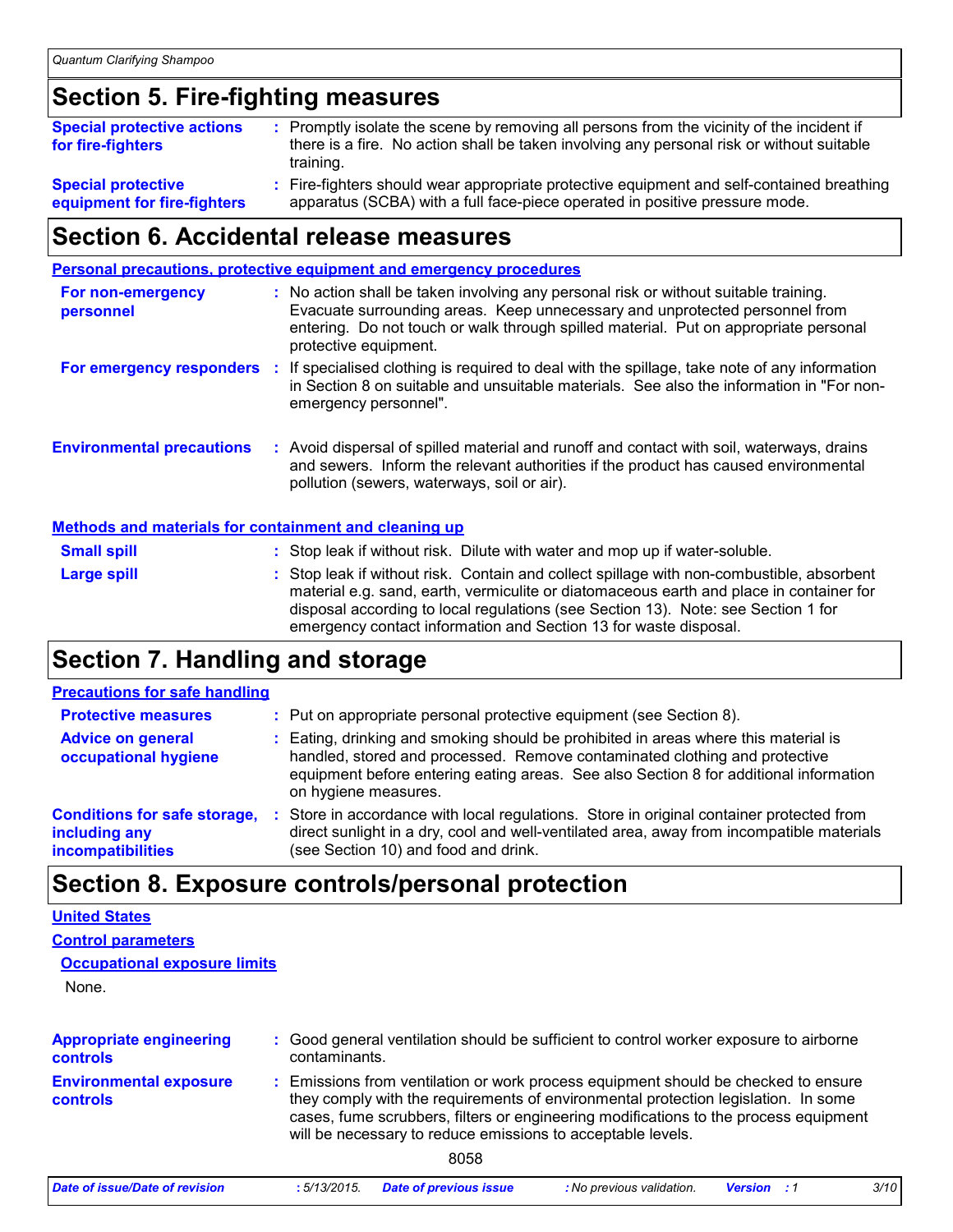## **Section 8. Exposure controls/personal protection**

### **Individual protection measures**

| <b>Hygiene measures</b>       | : Wash hands, forearms and face thoroughly after handling chemical products, before<br>eating, smoking and using the lavatory and at the end of the working period.<br>Appropriate techniques should be used to remove potentially contaminated clothing.<br>Wash contaminated clothing before reusing. Ensure that eyewash stations and safety<br>showers are close to the workstation location. |
|-------------------------------|---------------------------------------------------------------------------------------------------------------------------------------------------------------------------------------------------------------------------------------------------------------------------------------------------------------------------------------------------------------------------------------------------|
| <b>Eye/face protection</b>    | : Safety eyewear complying with an approved standard should be used when a risk<br>assessment indicates this is necessary to avoid exposure to liquid splashes, mists,<br>gases or dusts. If contact is possible, the following protection should be worn, unless<br>the assessment indicates a higher degree of protection: safety glasses with side-<br>shields.                                |
| <b>Skin protection</b>        |                                                                                                                                                                                                                                                                                                                                                                                                   |
| <b>Hand protection</b>        | : Wear suitable gloves.                                                                                                                                                                                                                                                                                                                                                                           |
| <b>Body protection</b>        | : Personal protective equipment for the body should be selected based on the task being<br>performed and the risks involved and should be approved by a specialist before<br>handling this product.                                                                                                                                                                                               |
| <b>Other skin protection</b>  | : Appropriate footwear and any additional skin protection measures should be selected<br>based on the task being performed and the risks involved and should be approved by a<br>specialist before handling this product.                                                                                                                                                                         |
| <b>Other skin protection</b>  | : Appropriate footwear and any additional skin protection measures should be selected<br>based on the task being performed and the risks involved and should be approved by a<br>specialist before handling this product.                                                                                                                                                                         |
| <b>Respiratory protection</b> | : Use a properly fitted, air-purifying or air-fed respirator complying with an approved<br>standard if a risk assessment indicates this is necessary. Respirator selection must be<br>based on known or anticipated exposure levels, the hazards of the product and the safe<br>working limits of the selected respirator.                                                                        |

**Consult local authorities for acceptable exposure limits.**

## **Section 9. Physical and chemical properties**

| <b>Appearance</b>       |                                        |
|-------------------------|----------------------------------------|
| <b>Physical state</b>   | : Liquid. [Viscous liquid.]            |
| <b>Color</b>            | : White.                               |
| Odor                    | : Characteristic.                      |
| рH                      | : 5 to 7                               |
| <b>Boiling point</b>    | : $>100^{\circ}$ C ( $>212^{\circ}$ F) |
| <b>Flash point</b>      | : Closed cup: Not applicable.          |
| <b>Relative density</b> | $: 1.1$ to 1.2                         |

## **Section 10. Stability and reactivity**

| <b>Reactivity</b>                            | : No specific test data related to reactivity available for this product or its ingredients. |
|----------------------------------------------|----------------------------------------------------------------------------------------------|
| <b>Chemical stability</b>                    | : The product is stable.                                                                     |
| <b>Possibility of hazardous</b><br>reactions | : Under normal conditions of storage and use, hazardous reactions will not occur.            |
| <b>Conditions to avoid</b>                   | : No specific data.                                                                          |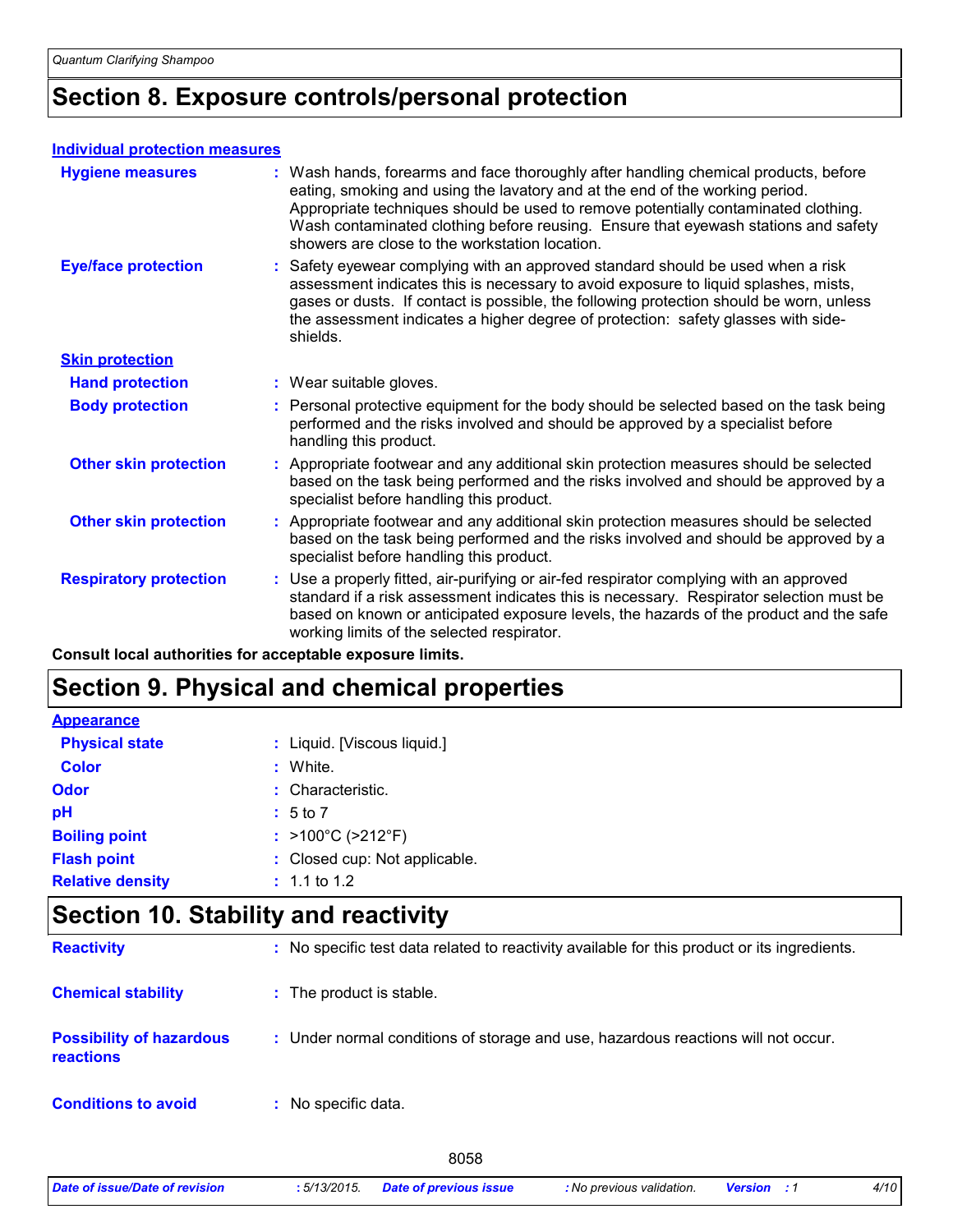## **Section 10. Stability and reactivity**

**Incompatible materials :**

: No specific data.

**Hazardous decomposition products**

Under normal conditions of storage and use, hazardous decomposition products should **:** not be produced.

## **Section 11. Toxicological information**

### **United States**

### **Information on toxicological effects**

### **Acute toxicity**

| <b>Product/ingredient name</b> | <b>Result</b> | <b>Species</b> | <b>Dose</b> | <b>Exposure</b> |
|--------------------------------|---------------|----------------|-------------|-----------------|
| I sodium chloride              | LD50 Oral     | Rat            | 3000 mg/kg  |                 |

### **Irritation/Corrosion**

| <b>Product/ingredient name</b>                                                                                    | <b>Result</b>                                    | <b>Species</b>   | <b>Score</b> | <b>Exposure</b>                             | <b>Observation</b> |
|-------------------------------------------------------------------------------------------------------------------|--------------------------------------------------|------------------|--------------|---------------------------------------------|--------------------|
| l sodium chloride                                                                                                 | Eyes - Moderate irritant                         | Rabbit           |              | 24 hours 100<br>milligrams                  |                    |
|                                                                                                                   | Eyes - Moderate irritant<br>Skin - Mild irritant | Rabbit<br>Rabbit |              | 10 milligrams<br>24 hours 500<br>milligrams |                    |
| 1-Propanaminium, 3-amino-<br>N-(carboxymethyl)-N,N-<br>dimethyl-, N-coco acyl derivs.,<br>hydroxides, inner salts | Eyes - Severe irritant                           | Rabbit           |              | 24 hours 100<br>microliters                 |                    |

### **Sensitization**

Not available.

## **Mutagenicity**

Not available.

### **Carcinogenicity**

Not available.

### **Reproductive toxicity**

Not available.

### **Teratogenicity**

Not available.

## **Specific target organ toxicity (single exposure)**

Not available.

## **Specific target organ toxicity (repeated exposure)**

Not available.

## **Aspiration hazard**

Not available.

#### **Information on the likely :** Not available.

**routes of exposure**

## **Potential acute health effects**

| <b>Eye contact</b> | : No known significant effects or critical hazards.                                                                 |
|--------------------|---------------------------------------------------------------------------------------------------------------------|
| <b>Inhalation</b>  | Exposure to decomposition products may cause a health hazard. Serious effects may<br>be delayed following exposure. |

8058

*Date of issue/Date of revision* **:** *5/13/2015. Date of previous issue : No previous validation. Version : 1 5/10*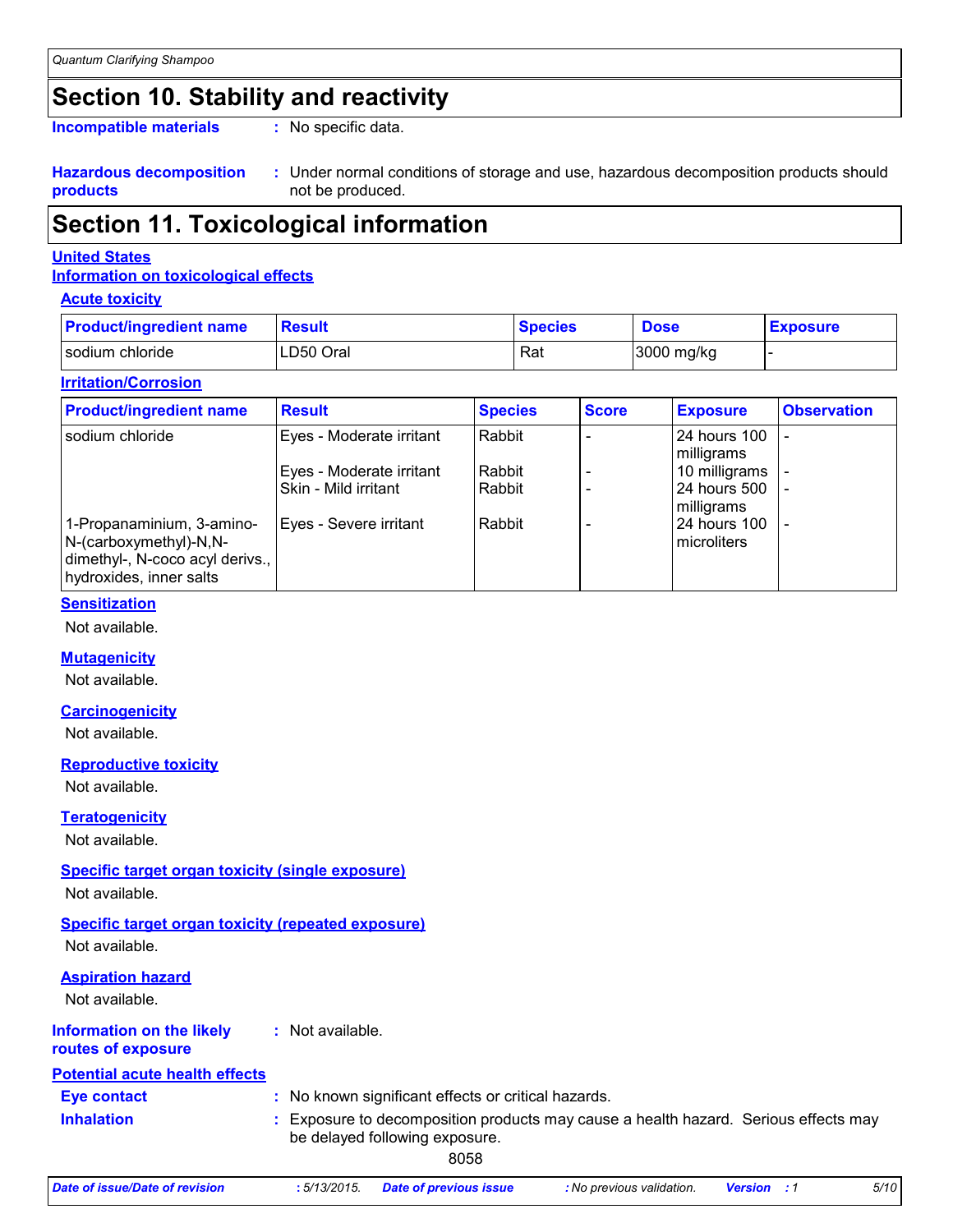## **Section 11. Toxicological information**

| <b>Skin contact</b>                     | : No known significant effects or critical hazards.                                      |
|-----------------------------------------|------------------------------------------------------------------------------------------|
| <b>Ingestion</b>                        | : No known significant effects or critical hazards.                                      |
|                                         | Symptoms related to the physical, chemical and toxicological characteristics             |
| <b>Eye contact</b>                      | : No specific data.                                                                      |
| <b>Inhalation</b>                       | : No specific data.                                                                      |
| <b>Skin contact</b>                     | : No specific data.                                                                      |
| <b>Ingestion</b>                        | : No specific data.                                                                      |
|                                         | Delayed and immediate effects and also chronic effects from short and long term exposure |
| <b>Short term exposure</b>              |                                                                                          |
| <b>Potential immediate</b><br>effects   | : Not available.                                                                         |
| <b>Potential delayed effects</b>        | : Not available.                                                                         |
| <b>Long term exposure</b>               |                                                                                          |
| <b>Potential immediate</b><br>effects   | : Not available.                                                                         |
| <b>Potential delayed effects</b>        | : Not available.                                                                         |
| <b>Potential chronic health effects</b> |                                                                                          |
| Not available.                          |                                                                                          |
| <b>General</b>                          | : No known significant effects or critical hazards.                                      |
| <b>Carcinogenicity</b>                  | : No known significant effects or critical hazards.                                      |
| <b>Mutagenicity</b>                     | : No known significant effects or critical hazards.                                      |
| <b>Teratogenicity</b>                   | : No known significant effects or critical hazards.                                      |
| <b>Developmental effects</b>            | : No known significant effects or critical hazards.                                      |
| <b>Fertility effects</b>                | : No known significant effects or critical hazards.                                      |
| <b>Numerical measures of toxicity</b>   |                                                                                          |
| <b>Acute toxicity estimates</b>         |                                                                                          |
|                                         |                                                                                          |

| Route | <b>ATE value</b> |
|-------|------------------|
| Oral  | 4105.5 mg/kg     |

## **Section 12. Ecological information**

## **United States**

## **Toxicity**

| <b>Product/ingredient name</b><br><b>Result</b> |                                                                                                           | <b>Species</b>                                                                               | <b>Exposure</b>                |
|-------------------------------------------------|-----------------------------------------------------------------------------------------------------------|----------------------------------------------------------------------------------------------|--------------------------------|
| sodium chloride                                 | Acute EC50 2430000 µg/l Fresh water                                                                       | Algae - Navicula seminulum                                                                   | 96 hours                       |
|                                                 | Acute EC50 28.85 mg/dm3 Fresh water                                                                       | Algae - Pseudokirchneriella<br>subcapitata                                                   | 72 hours                       |
|                                                 | Acute EC50 519.6 mg/l Fresh water                                                                         | Crustaceans - Cypris subglobosa                                                              | 48 hours                       |
|                                                 | Acute EC50 402600 µg/l Fresh water                                                                        | Daphnia - Daphnia magna                                                                      | 48 hours                       |
|                                                 | Acute IC50 6.87 g/L Fresh water                                                                           | Aquatic plants - Lemna minor                                                                 | 96 hours                       |
|                                                 | Acute LC50 1000000 µg/l Fresh water                                                                       | Fish - Morone saxatilis - Larvae                                                             | 96 hours                       |
|                                                 | Chronic LC10 781 mg/l Fresh water                                                                         | Crustaceans - Hyalella azteca -<br>Juvenile (Fledgling, Hatchling,<br>Weanling)              | 3 weeks                        |
|                                                 | Chronic NOEC 6 g/L Fresh water<br>Chronic NOEC 0.314 g/L Fresh water<br>Chronic NOEC 100 mg/l Fresh water | Aquatic plants - Lemna minor<br>Daphnia - Daphnia pulex<br>Fish - Gambusia holbrooki - Adult | 96 hours<br>21 days<br>8 weeks |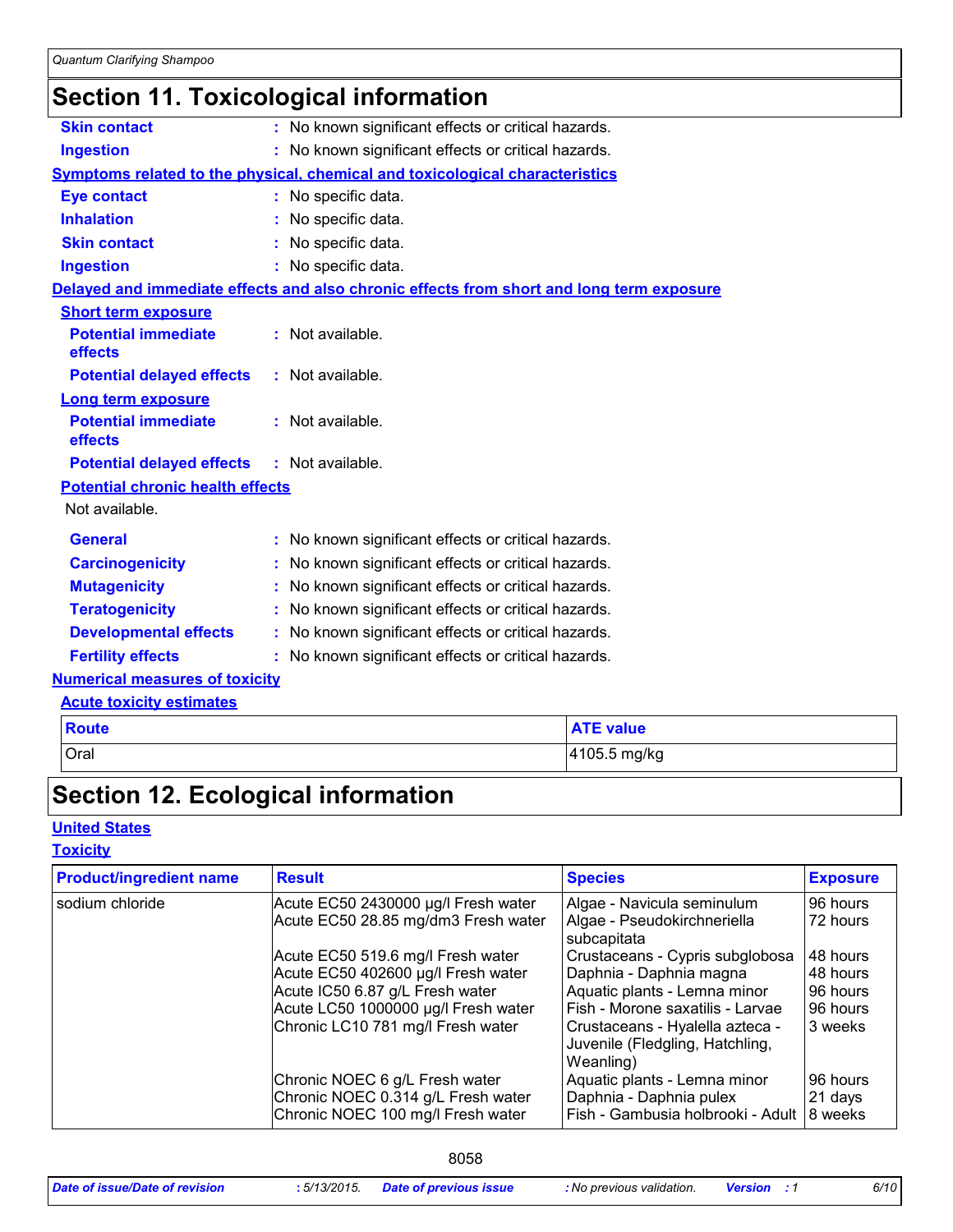## **Section 12. Ecological information**

### **Persistence and degradability**

Not available.

### **Bioaccumulative potential**

| <b>Product/ingredient name</b>                                                                                                 | LogP <sub>ow</sub> | <b>BCF</b> | <b>Potential</b> |
|--------------------------------------------------------------------------------------------------------------------------------|--------------------|------------|------------------|
| 1-Propanaminium, 3-amino-N- 1.79<br>$\vert$ (carboxymethyl)-N,N-<br>dimethyl-, N-coco acyl derivs.,<br>hydroxides, inner salts |                    |            | low              |
| <b>Mobility in soil</b>                                                                                                        |                    |            |                  |
| <b>Cailbuston nontition</b>                                                                                                    | . Not ovojlohlo    |            |                  |

| <b>Soil/water partition</b>    | : Not available. |  |
|--------------------------------|------------------|--|
| coefficient (K <sub>oc</sub> ) |                  |  |

**Other adverse effects** : No known significant effects or critical hazards.

## **Section 13. Disposal considerations**

**Disposal methods :**

Disposal of this product, solutions and any by-products should at all times comply with the requirements of environmental protection and waste disposal legislation and any regional local authority requirements.

## **Section 14. Transport information**

| <b>Regulatory</b><br><b>information</b> | <b>UN number</b>         | <b>Proper shipping name</b> | <b>Classes</b> | PG*                      | Label | <b>Additional</b><br>information |
|-----------------------------------------|--------------------------|-----------------------------|----------------|--------------------------|-------|----------------------------------|
| <b>DOT Classification</b>               | <b>Not</b><br>regulated. |                             |                | $\overline{\phantom{0}}$ |       |                                  |
| <b>TDG Classification</b>               | <b>Not</b><br>regulated. |                             |                | ۰                        |       |                                  |
| <b>Mexico</b><br><b>Classification</b>  | Not<br>regulated.        |                             |                | ۰                        |       |                                  |
| <b>ADR/RID Class</b>                    | <b>Not</b><br>regulated. |                             |                |                          |       |                                  |
| <b>IMDG Class</b>                       | Not<br>regulated.        |                             |                | -                        |       |                                  |
| <b>IATA-DGR Class</b>                   | Not<br>regulated.        |                             |                | ۰                        |       |                                  |

PG\* : Packing group

## **Section 15. Regulatory information**

| <b>U.S. Federal regulations</b>                                                   | : TSCA 8(a) CDR Exempt/Partial exemption: Not determined<br>United States inventory (TSCA 8b): Not determined. |
|-----------------------------------------------------------------------------------|----------------------------------------------------------------------------------------------------------------|
| <b>Clean Air Act Section 112</b><br>(b) Hazardous Air<br><b>Pollutants (HAPS)</b> | : Not listed                                                                                                   |
| <b>Clean Air Act Section 602</b><br><b>Class I Substances</b>                     | : Not listed                                                                                                   |
| <b>Clean Air Act Section 602</b><br><b>Class II Substances</b>                    | : Not listed                                                                                                   |
|                                                                                   | $\sim$ $\sim$ $\sim$                                                                                           |

8058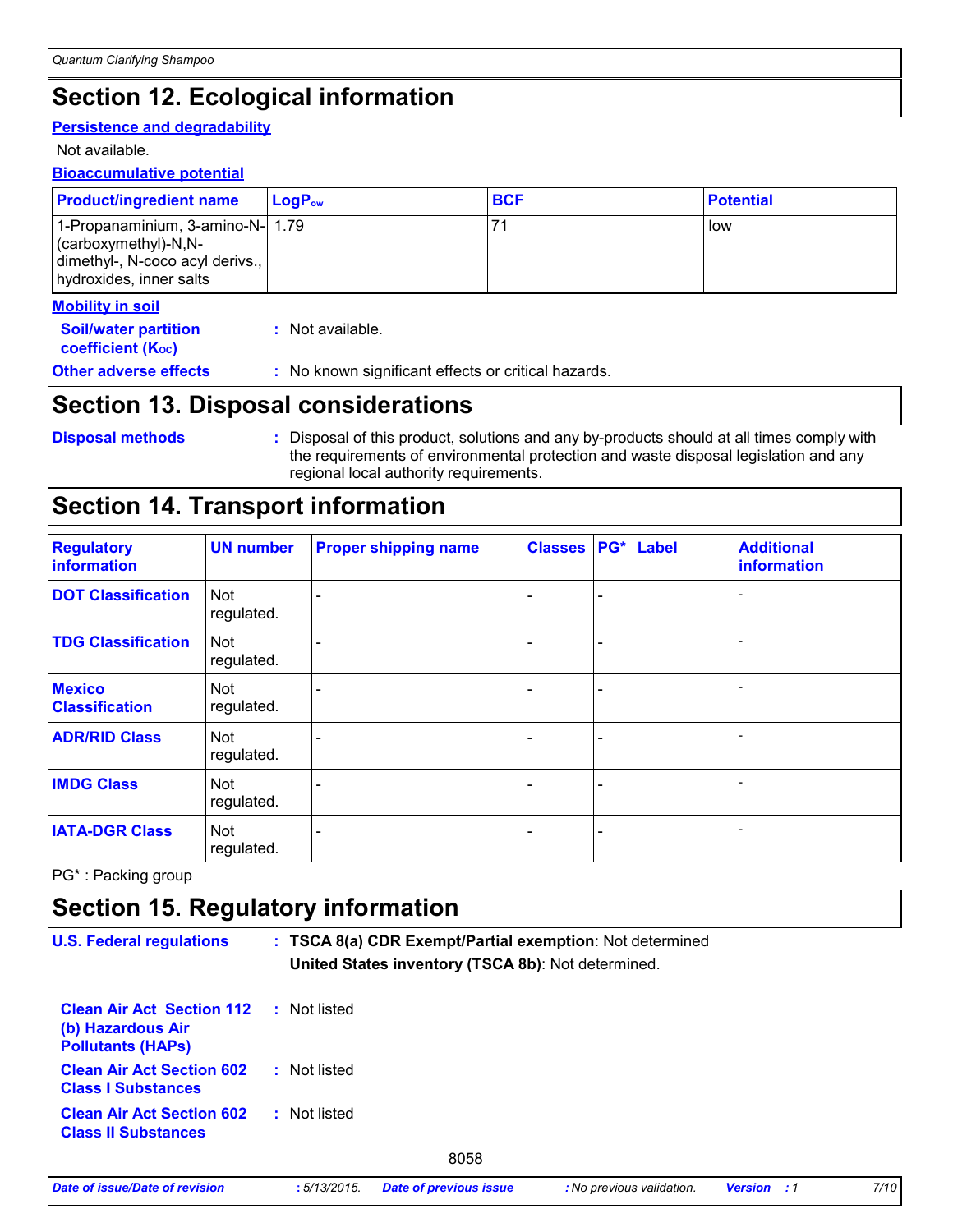## **Section 15. Regulatory information**

**DEA List I Chemicals (Precursor Chemicals)** **:** Not listed

**DEA List II Chemicals (Essential Chemicals)** **:** Not listed

## **SARA 302/304**

**Composition/information on ingredients**

No products were found.

| <b>SARA 304 RQ</b> | : Not applicable. |
|--------------------|-------------------|
|--------------------|-------------------|

## **SARA 311/312**

**Classification :** Not applicable.

### **Composition/information on ingredients**

| <b>Name</b>                                                                                                                          | $\frac{9}{6}$ | <b>Fire</b><br>hazard | <b>Sudden</b><br>release of<br><b>pressure</b> | <b>Reactive</b> | <b>Immediate</b><br>(acute)<br>health<br>hazard | <b>Delayed</b><br>(chronic)<br>health<br>hazard |
|--------------------------------------------------------------------------------------------------------------------------------------|---------------|-----------------------|------------------------------------------------|-----------------|-------------------------------------------------|-------------------------------------------------|
| sodium chloride<br>1-Propanaminium, 3-amino-N-<br>(carboxymethyl)-N,N-dimethyl-, N-<br>coco acyl derivs., hydroxides, inner<br>salts | 1.60<br>1.05  | No.<br>No.            | No.<br>No.                                     | No.<br>No.      | Yes.<br>Yes.                                    | No.<br>No.                                      |

### **State regulations**

| <b>Massachusetts</b> | : None of the components are listed. |
|----------------------|--------------------------------------|
| <b>New York</b>      | : None of the components are listed. |

**New Jersey :** None of the components are listed.

**Pennsylvania :** None of the components are listed.

## **California Prop. 65**

This product does not contain chemicals known to the State of California to cause cancer.

## **International regulations**

|             | <b>Chemical Weapon Convention List Schedules I, II &amp; III Chemicals</b> |  |  |
|-------------|----------------------------------------------------------------------------|--|--|
| Not listed. |                                                                            |  |  |

**Montreal Protocol (Annexes A, B, C, E)**

Not listed.

**Stockholm Convention on Persistent Organic Pollutants**

Not listed.

## **Rotterdam Convention on Prior Inform Consent (PIC)**

Not listed.

## **UNECE Aarhus Protocol on POPs and Heavy Metals**

Not listed.

| <u>Canada</u>                |                                                             |
|------------------------------|-------------------------------------------------------------|
| <b>WHMIS (Canada)</b>        | : Class D-2B: Material causing other toxic effects (Toxic). |
| <b>Canadian lists</b>        |                                                             |
| <b>Canadian NPRI</b>         | : None of the components are listed.                        |
| <b>CEPA Toxic substances</b> | : None of the components are listed.                        |

8058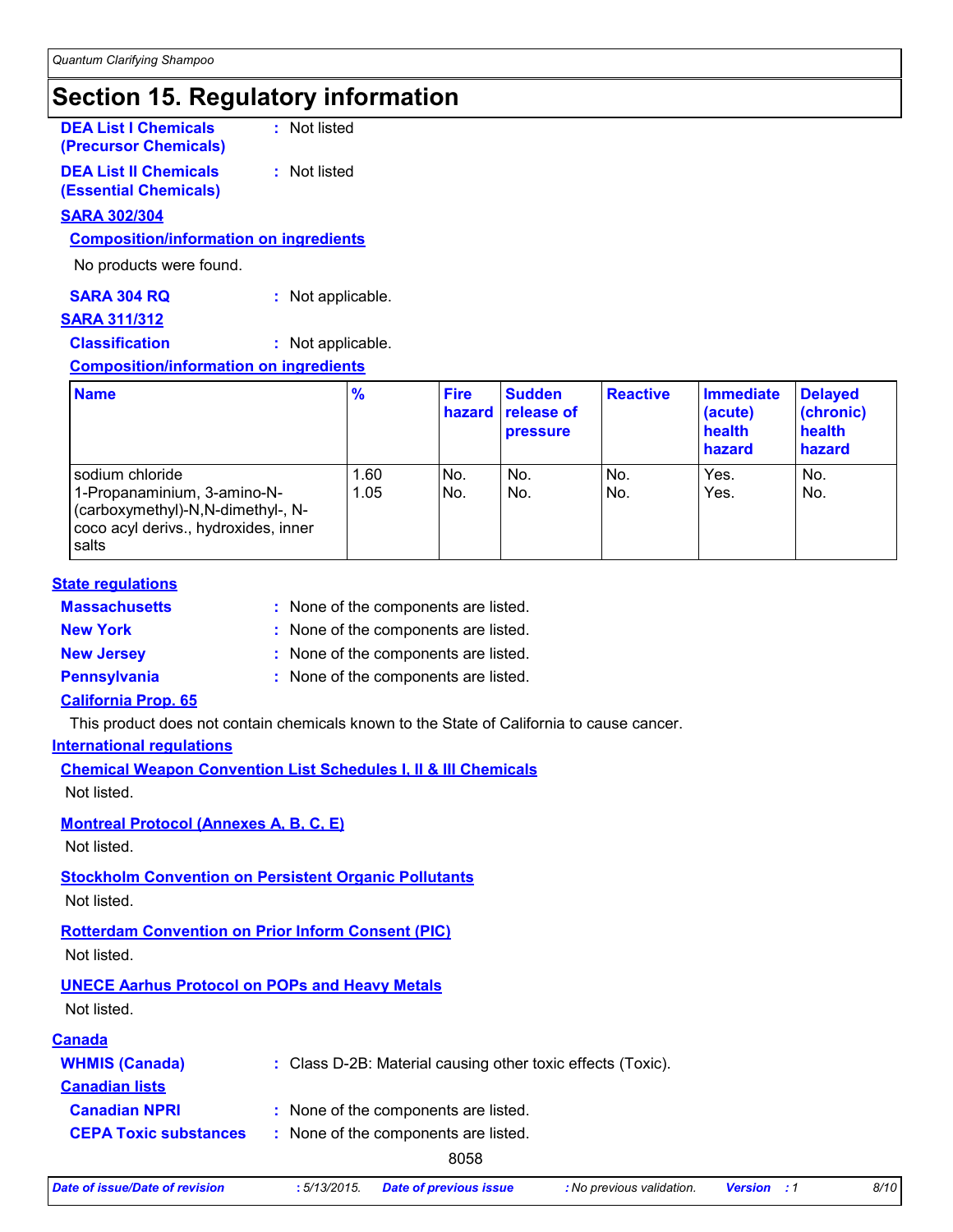## **Section 15. Regulatory information**

**Canada inventory :** Not determined.

**This product has been classified in accordance with the hazard criteria of the Controlled Products Regulations and the MSDS contains all the information required by the Controlled Products Regulations.**

### **Mexico**

**Classification :**



## **Section 16. Other information**

**Hazardous Material Information System (U.S.A.)**



**Caution: HMIS® ratings are based on a 0-4 rating scale, with 0 representing minimal hazards or risks, and 4 representing significant hazards or risks Although HMIS® ratings are not required on SDSs under 29 CFR 1910. 1200, the preparer may choose to provide them. HMIS® ratings are to be used with a fully implemented HMIS® program. HMIS® is a registered mark of the National Paint & Coatings Association (NPCA). HMIS® materials may be purchased exclusively from J. J. Keller (800) 327-6868.**

**The customer is responsible for determining the PPE code for this material.**

### **National Fire Protection Association (U.S.A.)**



**Reprinted with permission from NFPA 704-2001, Identification of the Hazards of Materials for Emergency Response Copyright ©1997, National Fire Protection Association, Quincy, MA 02269. This reprinted material is not the complete and official position of the National Fire Protection Association, on the referenced subject which is represented only by the standard in its entirety.**

**Copyright ©2001, National Fire Protection Association, Quincy, MA 02269. This warning system is intended to be interpreted and applied only by properly trained individuals to identify fire, health and reactivity hazards of chemicals. The user is referred to certain limited number of chemicals with recommended classifications in NFPA 49 and NFPA 325, which would be used as a guideline only. Whether the chemicals are classified by NFPA or not, anyone using the 704 systems to classify chemicals does so at their own risk.**

### **History**

| : 5/13/2015.              |
|---------------------------|
| : 5/13/2015.              |
| : No previous validation. |
| : 1                       |
| $:$ Not available.        |
|                           |

**Indicates information that has changed from previously issued version.**

### **Notice to reader**